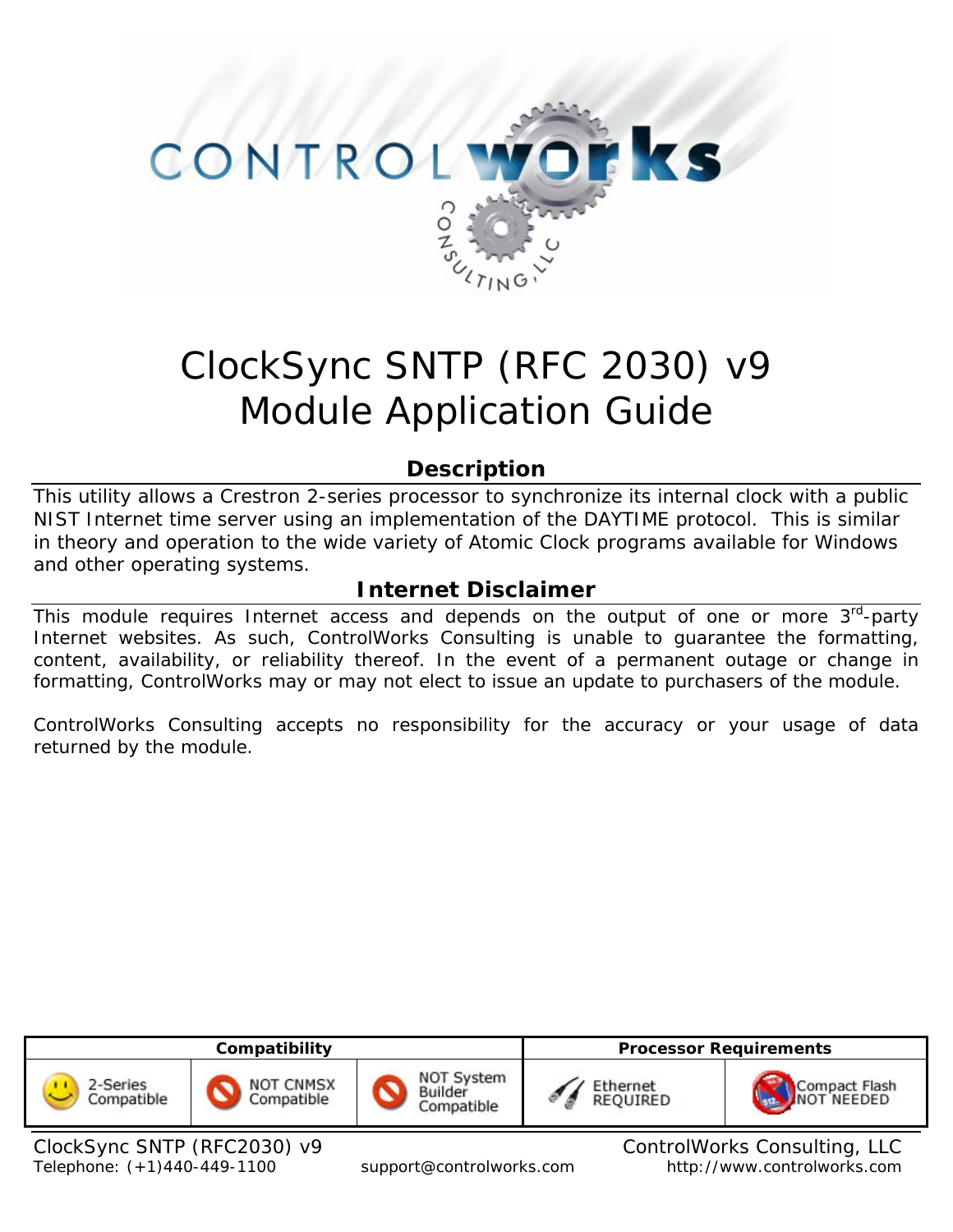# **Module Application**

This utility replaces the extended clock driver. Do not place any other clock driver in the program. This utility sets both the date and time on the processor to match that sent by the server. The time will be adjusted every morning at 2am. You may also manually force a poll by pulsing the "[poll\_time]" input.

#### **NOTE: Due to limitations of the Network Time Protocol, this module will stop working on 7-Feburay-2036. ControlWorks will be unable to support this module after that date.**

The Crestron processor should be running cuz 3.137 or higher.

DNS servers must be declared on the Crestron processor. Use the Viewport command **ADDDns**  or the menu under Functions -> Set Up Control System IP Information -> Advanced. For best results, use the DNS servers provided by the ISP of the connection you are trying to monitor. If these are unavailable, you can use 216.175.203.18 and 216.175.203.27, which were used in the test and debug process of this module.

# **SETUP INSTRUCTIONS:**

Create UDP/IP connections to time-a.nist.gov and utcnist.colorado.edu, or the proper local time server(s). All connections should be on UDP port 123d. Make connections as listed below and enjoy.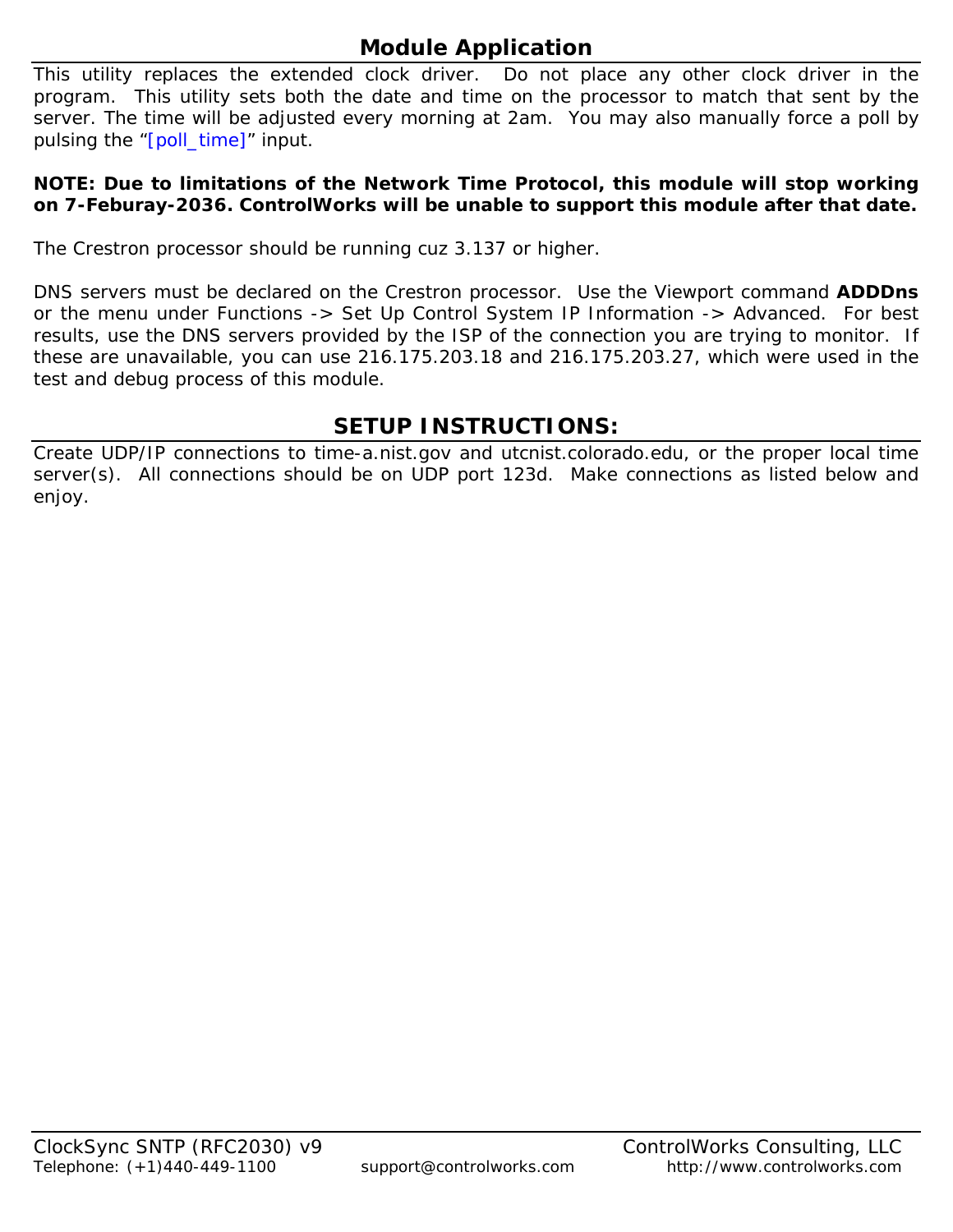# **Signal and Parameter Descriptions**

Bracketed signals such as "[signal\_name]" are optional signals

### **DIGITAL INPUTS**

[poll\_time] .............................................................. pulse to force poll. Optional, since polling is automated for 2am.

## **ANALOG INPUTS**

This module does not utilize any analog inputs

#### **SERIAL INPUTS**

| can be omitted if only one time server is desired. |
|----------------------------------------------------|

## **DIGITAL OUTPUTS**

| either time server                         |
|--------------------------------------------|
|                                            |
| successfully set using either time server. |
|                                            |
|                                            |
| <b>UDP</b> socket                          |
|                                            |

## **ANALOG OUTPUTS**

This module does not utilize any analog outputs.

## **SERIAL OUTPUTS**

| the module. |
|-------------|
|             |
|             |
|             |

## **PARAMETERS**

| GMT (i.e. Eastern US is -5d, Central US is -6d)                                                                                                                                                                                                                                                                                  |
|----------------------------------------------------------------------------------------------------------------------------------------------------------------------------------------------------------------------------------------------------------------------------------------------------------------------------------|
| unsigned value indicating the amount of time that the<br>module should wait before rolling over to the next time<br>server or declaring failure. If this time expires while<br>trying server $#1$ , server $#2$ will be tried. If the time<br>expires while trying server $#2$ , the [time_set_failure]<br>output will be pulsed |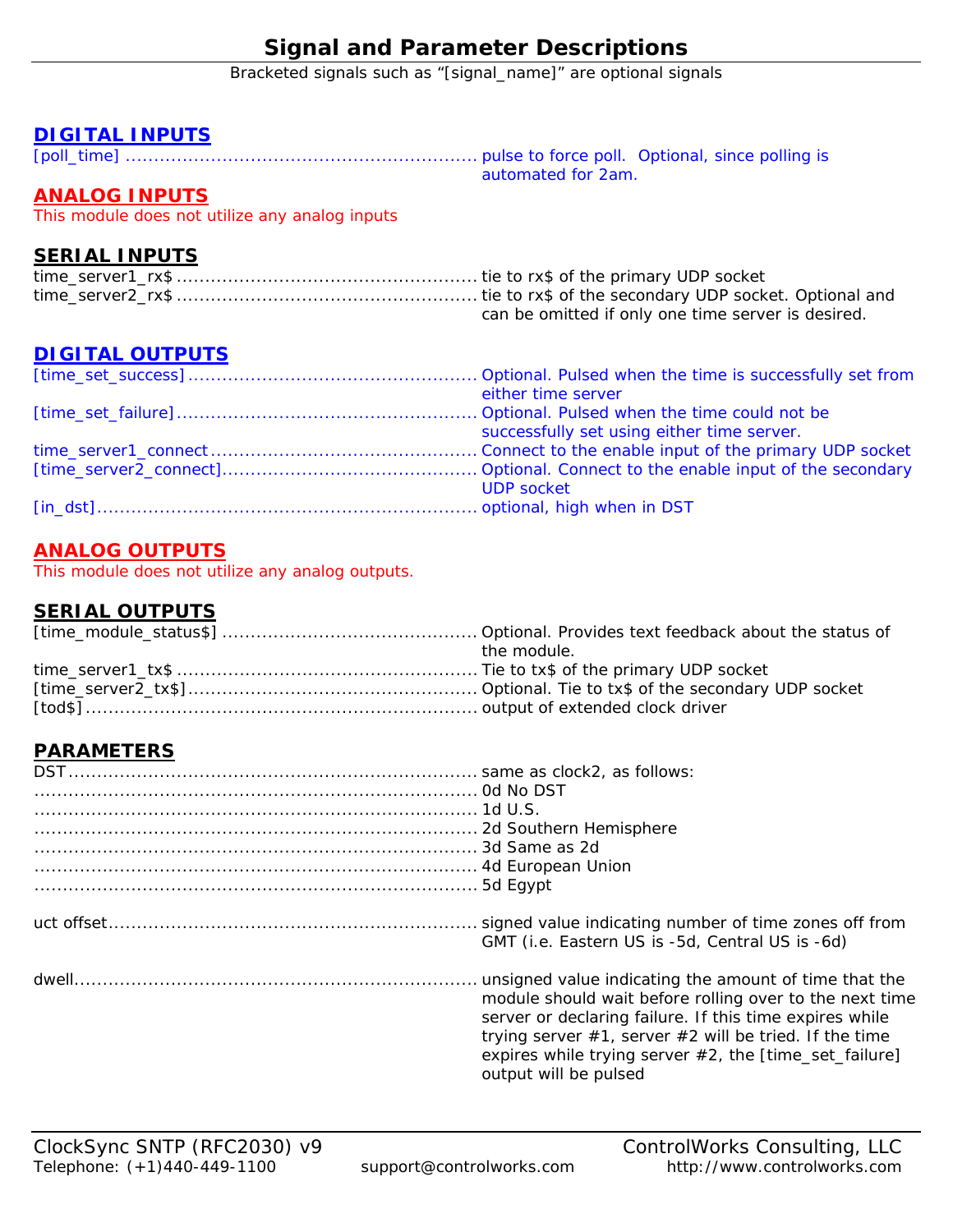This module is supported by ControlWorks Consulting, LLC. Should you need support for this module please email support@controlworks.com or call us at 440-449-1100. ControlWorks normal office hours are 9 AM to 5 PM Eastern, Monday through Friday, excluding holidays.

Before calling for support, please ensure that you have loaded and tested operation using the included demonstration program and touchpanel(s) to ensure that you understand the correct operation of the module. It may be difficult for ControlWorks to provide support until the demonstration program is loaded.

Updates, when available, are automatically distributed via Email notification to the address entered when the module was purchased. In addition, updates may be obtained using your username and password at http://www.thecontrolworks.com/customerlogin.aspx.

## **Distribution Package Contents**

The distribution package for this module should include:

| ClockSync SNTP (RFC2030) v9 help.pdf  This help file                                   |  |
|----------------------------------------------------------------------------------------|--|
| ControlWorks ClockSync SNTP (RFC2030) v9.UMC Crestron user module to insert in program |  |
|                                                                                        |  |
|                                                                                        |  |
| ControlWorks ClockSync SNTP (RFC2030) demo v9.smw Example program (PRO2)               |  |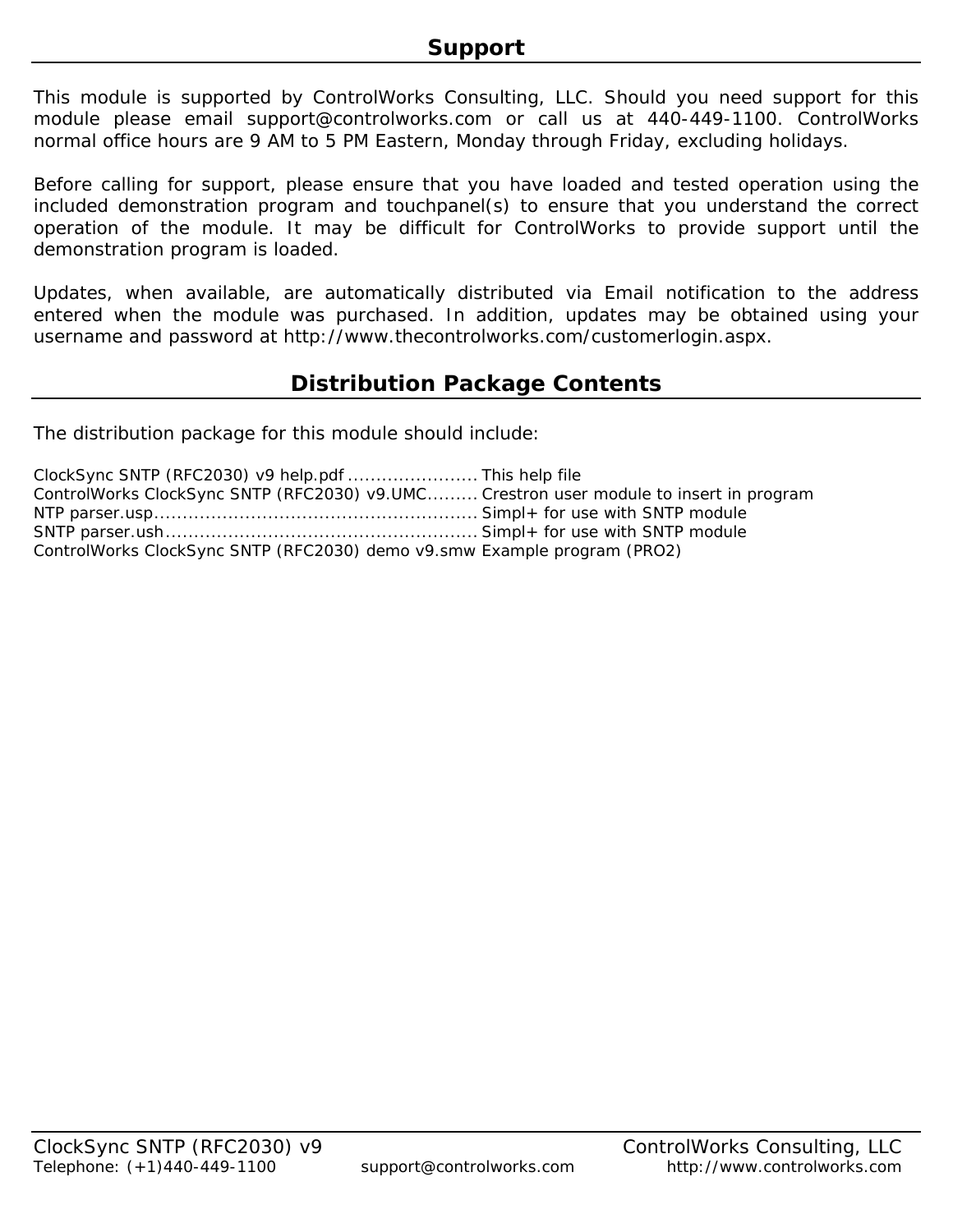V9 lincoln@controlworks.com 2006.04.05

Corrected additional Daylight Saving Time Issue (in TIME and SNTP modules only; no change to DAYTIME module)

lincoln@controlworks.com 2006.01.31 Implemented revised Test DNS logic

- V8 lincoln@controlworks.com 2005.11.03 Corrected issue with Daylight Saving Time
- V7 lincoln@controlworks.com 2005.10.11 Initial Release of the SNTP Version.